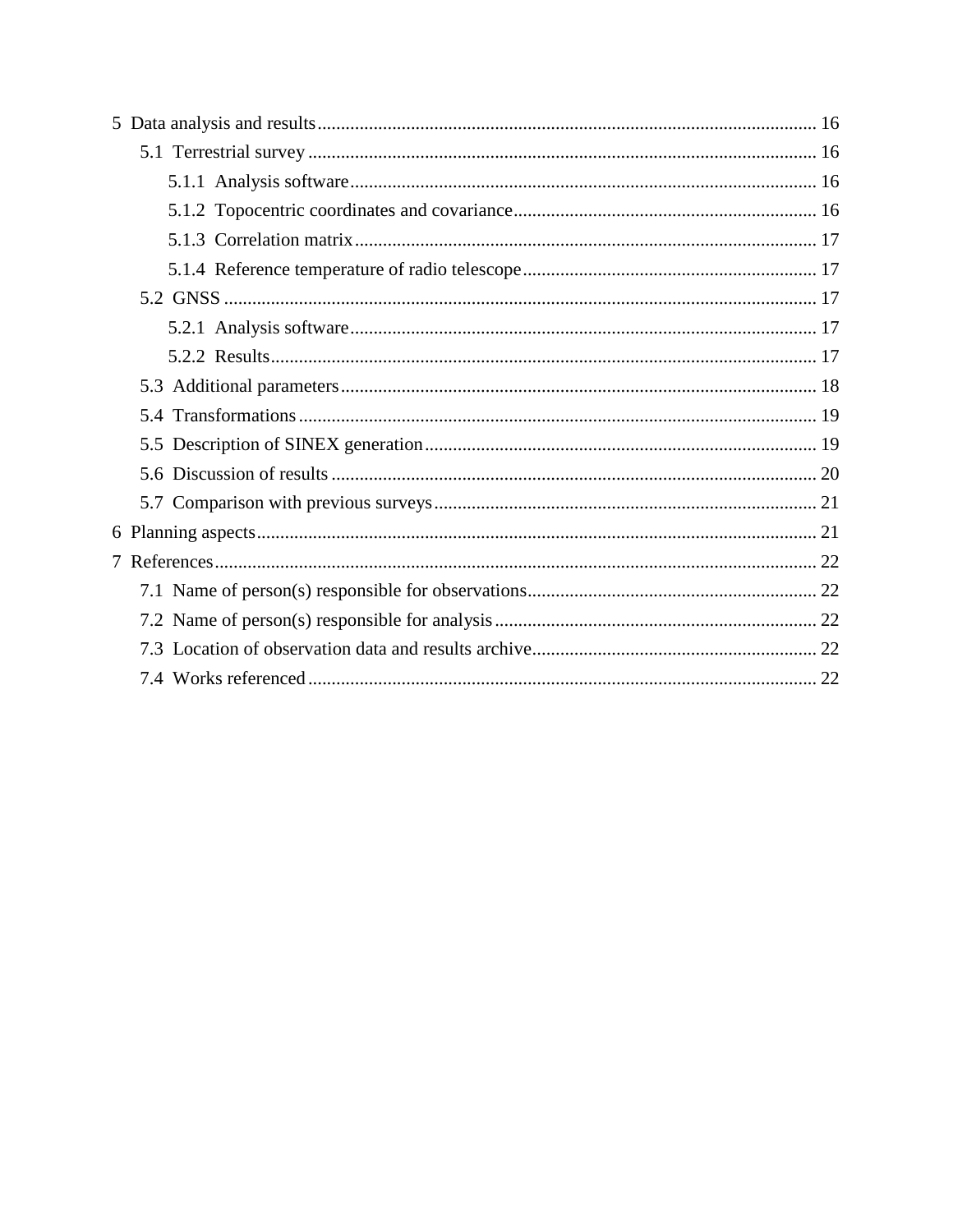## <span id="page-3-0"></span>**Introduction**

In March 2019, the National Geodetic Survey (NGS) conducted a local tie survey at the Haleakala Observatory. The observatory is an International Earth Rotation and Reference Systems Service (IERS) site, designated Maui, located on the Island of Maui, Hawaii, USA. The site features co-located space geodetic technique (SGT) instruments that contribute to realizations of the International Terrestrial Reference Frame (ITRF).

Space geodetic techniques at the site include Satellite Laser Ranging (SLR) and Global Navigation Satellite Systems (GNSS). GNSS stations MAUI and HAL1 are International GNSS Service (IGS) tracking network stations and NGS Continuously Operating Reference Stations (CORS). One of these stations will be identified by NGS as a Foundation CORS.

The primary objective of the survey was to establish high-precision local tie vectors between the space geodetic technique instruments and their associated reference marks. Data collection consisted of terrestrial observations with an absolute laser tracker system, a total station, and survey-grade GNSS instrumentation. The local relationships were aligned to the current International Terrestrial Reference Frame at the epoch date of the survey, ITRF2014 (2019/03/11). This report documents the instrumentation, observations, analysis, and results of the survey.

#### <span id="page-3-1"></span>**1 Site description**

| IERS site name:   | Maui                                            |
|-------------------|-------------------------------------------------|
| IERS site number: | 40445                                           |
| Country name:     | <b>United States of America</b>                 |
|                   | Surveying institution: National Geodetic Survey |
| Dates of survey:  | March 6 - 16, 2019                              |
| Longitude:        | W 156° 16'                                      |
| Latitude:         | N $20^{\circ}$ 43'                              |
| Tectonic plate:   | Pacific                                         |



| <b>SGT</b><br><b>Technique</b>   | DOMES#<br><b>Name</b> |           | <b>ITRF Description</b>                                                               |
|----------------------------------|-----------------------|-----------|---------------------------------------------------------------------------------------|
| <b>GNSS</b><br>40445M006<br>HAL1 |                       |           | Reference point of a SCIGN antenna mount on short (1m)<br>concrete pillar.            |
| <b>GNSS</b><br>MAO0<br>40445M005 |                       |           | Reference point of a forced antenna device fixed on top of<br>a pyramidal steel mast. |
| <b>GNSS</b>                      | <b>MAUI</b>           | 40445S008 | Ashtech Dorne-Margolin chokering antenna. ARP center<br>of base of pre-amplifier.     |
| <b>SLR</b>                       | 7119                  | 40445M004 | Marker under SLR telescope on the summit of Haleakala.                                |
| <b>SLR</b>                       | 7119                  | 40445S009 | Permanent SLR instrument - intersection of axes.                                      |

**Table 1: ITFR site information for space geodetic technique instruments**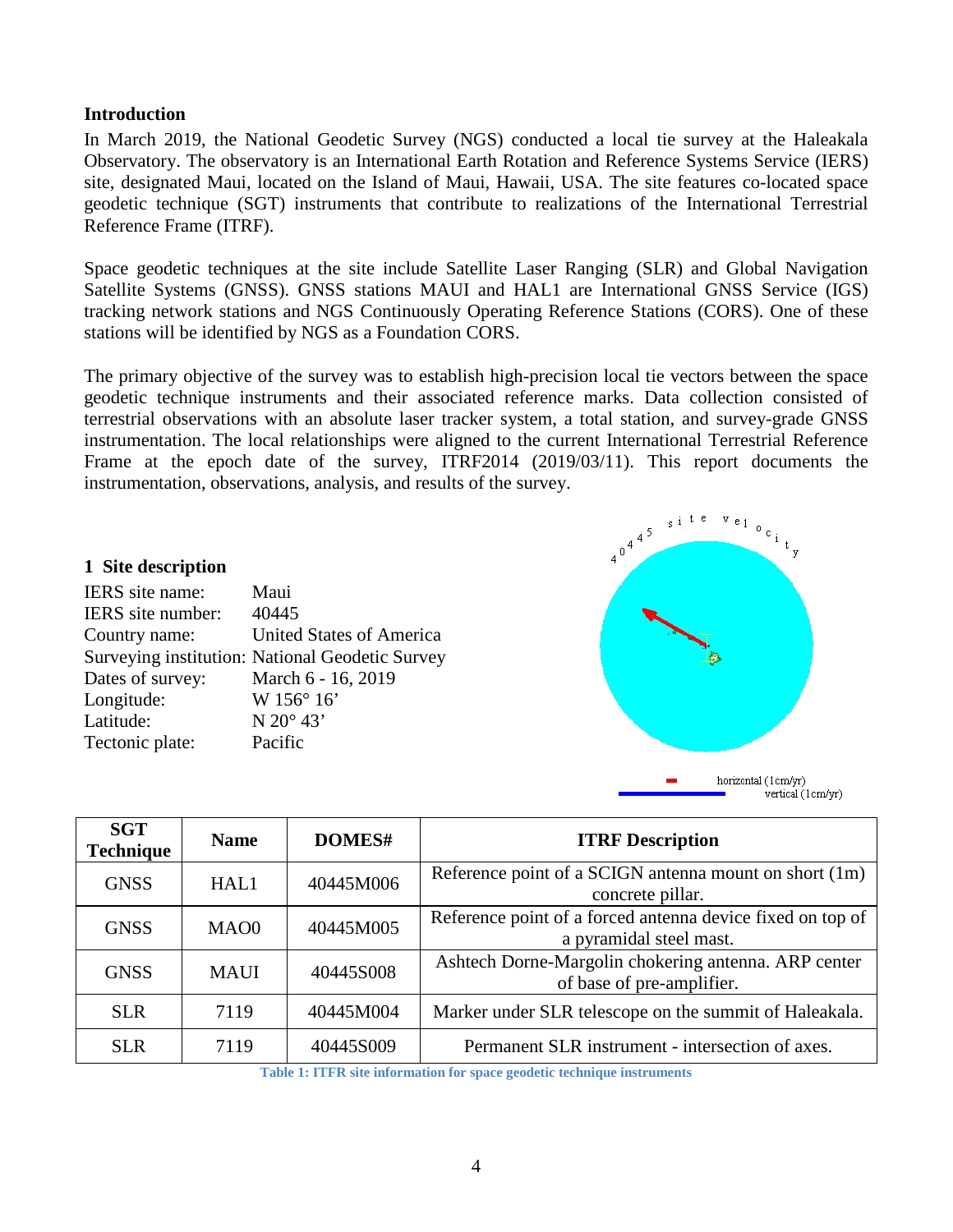## <span id="page-4-0"></span>**2 Instrumentation**

## <span id="page-4-2"></span><span id="page-4-1"></span>**2.1 Tacheometers, EDMI, theodolites**

## **2.1.1 Description**

Leica AT402, S/N 392045 (absolute laser tracker system) Specifications: Angular measurement uncertainty of instrument: +/- 0.5" Combined uncertainty of distance measurement throughout instrument range: +/- 0.014 mm

Leica TDM5005, S/N: 441698 (total station) Specifications: Angular measurement uncertainty: +/- 0.7"

Distance standard deviation of a single measurement:  $1 \text{ mm} + 2 \text{ ppm}$ 

## <span id="page-4-3"></span>**2.1.2 Calibrations**

Leica AT402, S/N 392045 Certified by Leica Geosystem AG Heerbrugg, Switzerland on 2013/08/28.

Leica TDM5005, S/N 441698: originally calibrated by Leica Geosystem AG Heerbrugg, Switzerland (inspection date 2008/08/20). In April, 2016 this instrument's EDMI was evaluated using the NGS Corbin Calibration Baseline and found to be measuring distances within the manufacturer's specifications.

## <span id="page-4-4"></span>**2.1.3 Auxiliary equipment**

Leica ATC meteo-station, S/N D214.00.000.002 Accuracy: Air temperature: +/- 0.30 C Pressure: +/- 1 hPa Relative Humidity: +/- 5%

## <span id="page-4-5"></span>**2.1.4 Analysis software**

Terrestrial observations and analysis were conducted with commercially available software Spatial Analyzer (version 2017.08.11\_29326) from New River Kinematics. Least squares adjustments were conducted with commercially available software Star\*Net (version 9,1,4,7868) from MicroSurvey. Coordinate transformations and SINEX generation were conducted with AXIS software from Geoscience Australia.

## <span id="page-4-7"></span><span id="page-4-6"></span>**2.2 GNSS units**

## **2.2.1 Receivers**

Trimble NetR5, P/N: 62800-00, S/Ns: 4619K01307, 4624K01615, 4624K01647 Specifications for Static GPS Surveying: Horizontal:  $+/- 5$  mm  $+ 0.5$  ppm RMS Vertical:  $+/- 5$  mm  $+ 1$  ppm RMS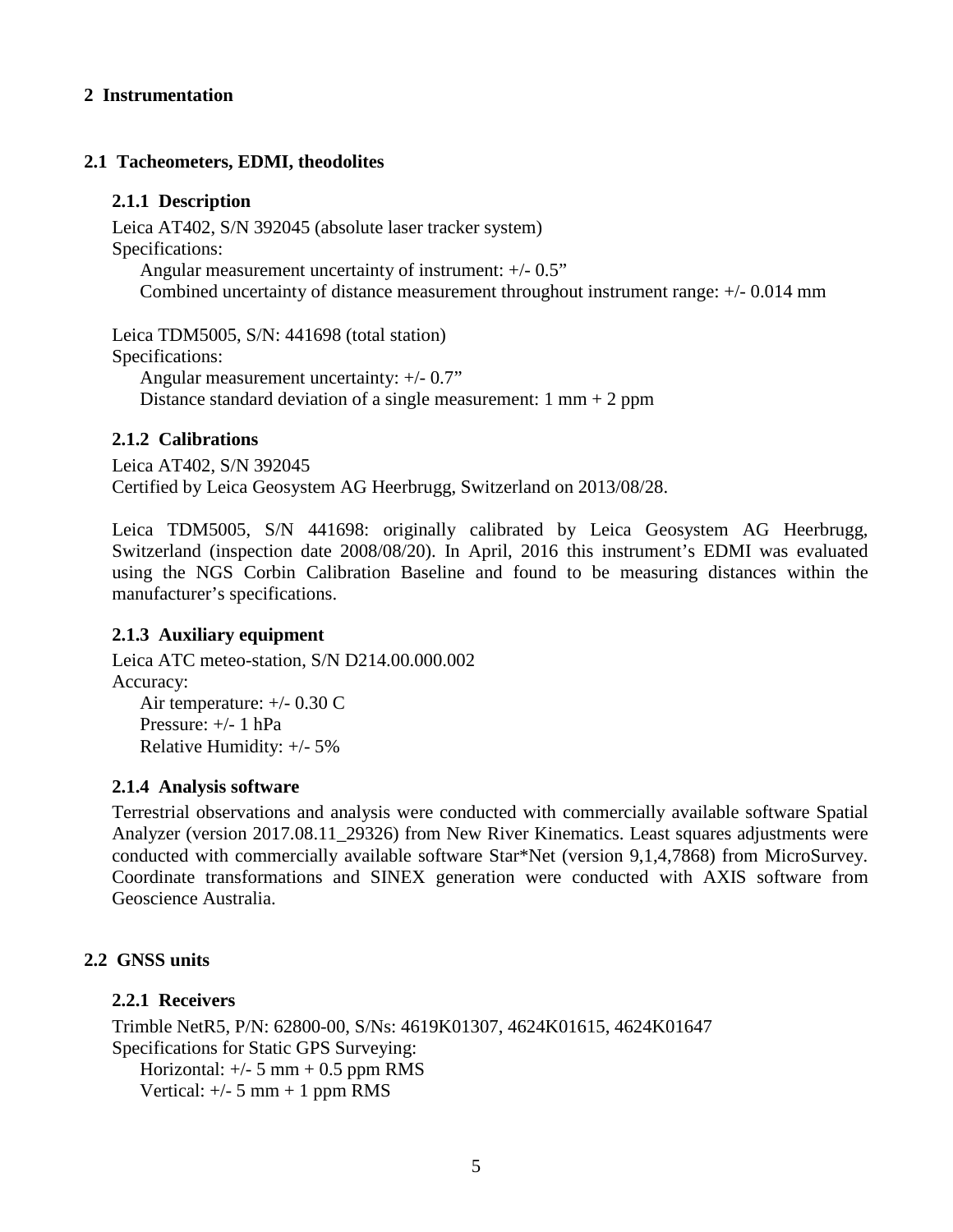## <span id="page-5-0"></span>**2.2.2 Antennas**

Trimble GPS ground plane antenna, Zephyr Geodetic Model 2, P/N 41249-00, S/Ns: 12545667, 12337624, 12481390

## <span id="page-5-1"></span>**2.2.3 Analysis software**

Data processing and analysis were conducted with NGS's Online Positioning User Service (OPUS) and Beta OPUS Projects. Beta OPUS Projects uses NGS's Program for Adjustment of GPS Ephemerides (PAGES) software as an underlying multi-baseline processing engine. Star\*Net and AXIS were also used in the analysis of GNSS data.

## <span id="page-5-2"></span>**2.3 Leveling**

<span id="page-5-3"></span>No leveling instrumentation was used in this survey.

## **2.3.1 Leveling instruments**

<span id="page-5-4"></span>Not applicable.

## **2.3.2 Leveling rods**

Not applicable.

## <span id="page-5-5"></span>**2.3.3 Checks carried out before measurements**

Not applicable.

# <span id="page-5-6"></span>**2.4 Tripods**

Wooden surveying tripods with collapsible legs were used to support surveying instrumentation. Fixedheight range poles with attached tripod support legs were used with target reflectors and GNSS antennas.





**Surveying tripod for instrumentation Fixed-height range poles for reflectors and GNSS antennas**

# <span id="page-5-7"></span>**2.5 Forced-centering devices**

Target reflectors and GNSS antennas were centered over marks using fixed-height range poles, a Kern trivet, and adapters with known offsets. Range poles were verified to be straight and were plumbed over the mark with a precision bubble level. For station CAL PIER A, a metal plate with protruding threaded rod was affixed to the top of a concrete pier. The threaded rod served as a forced-centering device.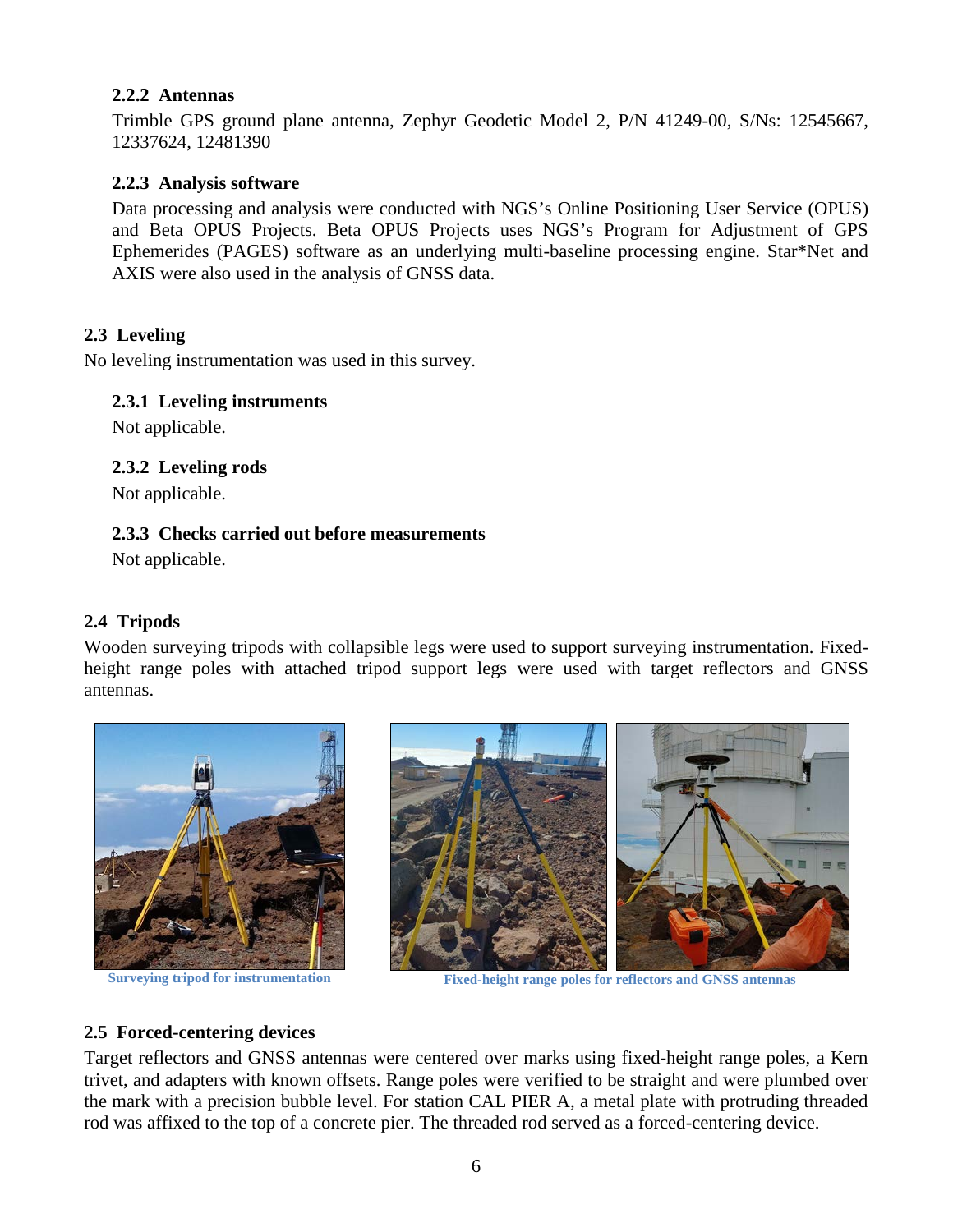

**Forced-centering device to occupy a mark**





**Kern trivet with forced-centering pin**



**CAL PIER A Reflector occupying CAL PIER** 

### <span id="page-6-0"></span>**2.6 Targets, reflectors**

Leica Break Resistant 1.5-inch reflector, P/N 576-244 Centering of Optics:  $\lt \pm 0.01$ mm Leica Reflector Holder 1.5-inch, P/N 577-104 25mm vertical offset Brunson Reflector Holder, 1.5THT-.625-11 Leica Tripod Adapter, P/N 575-837

Terrestrial observations were made to Leica 1.5-inch Break Resistant Reflectors, serving as both target and reflector. The reflectors occupied the marks using the forced-centering devices and adapters above.

### <span id="page-6-1"></span>**2.7 Additional instrumentation**

No additional instrumentation was used in this survey.

### <span id="page-6-2"></span>**3 Measurement setup**

### <span id="page-6-3"></span>**3.1 Ground network**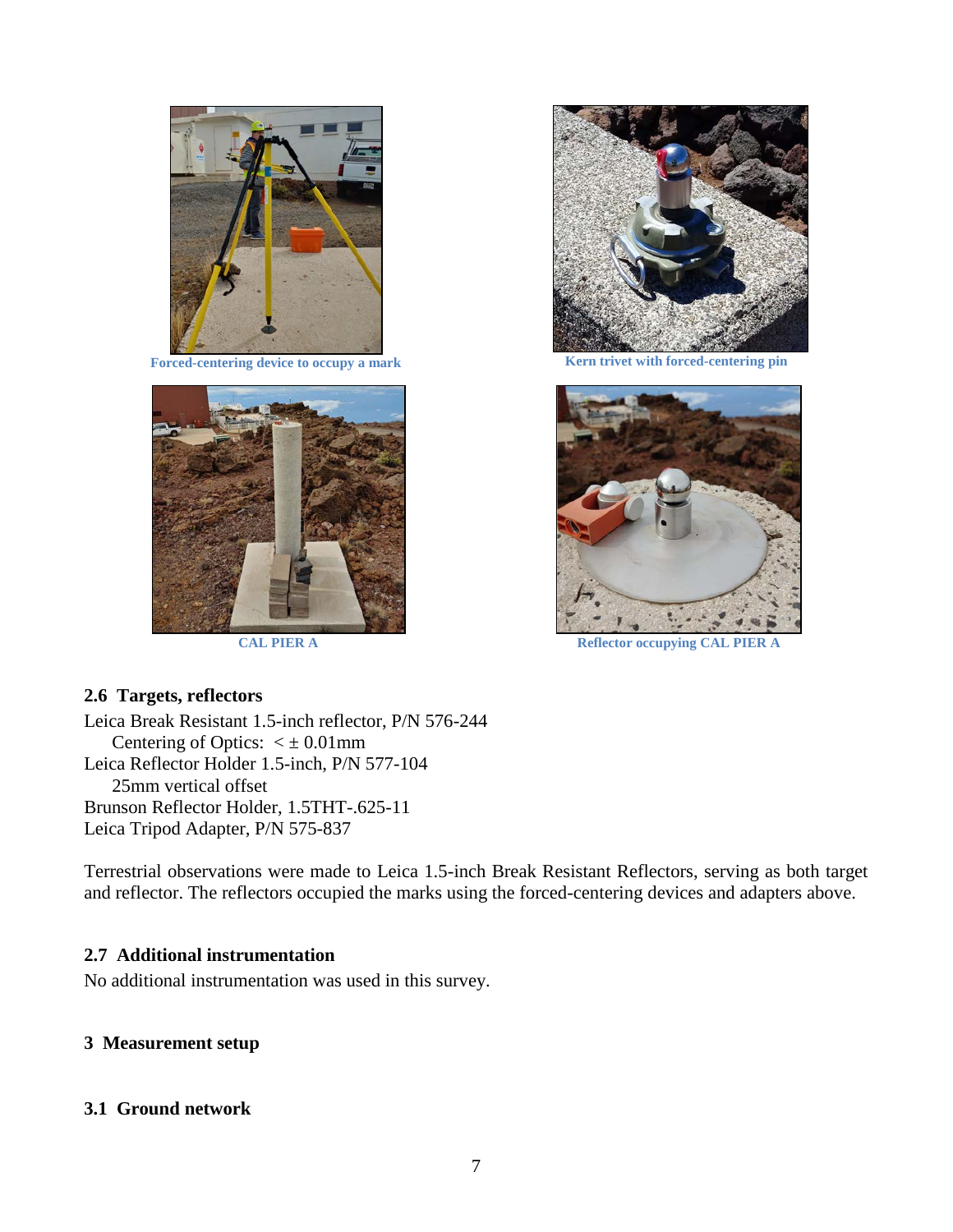The site has a network of existing ground marks which were recovered. Non-monumented temporary points were also established to facilitate the survey. SLR telescope 7119 has an associated ground mark beneath the instrument, but it could not be accessed for this survey. The reference points for the GNSS stations were also inaccessible. Each space geodetic technique's reference point was observed and determined indirectly.

A previous survey of the site was conducted in 2013 by Troy Carpenter of Strategic Services Reston, Inc. The current survey included marks from the previous survey to provide a check on the consistency of the site's marks and space geodetic techniques.

| <b>IERS</b><br><b>DOMES</b><br><b>Current Survey</b><br><b>Point Name</b><br>4-char code |           | <b>Previous Survey</b>      | <b>NGS PID</b>                 |        |  |  |  |
|------------------------------------------------------------------------------------------|-----------|-----------------------------|--------------------------------|--------|--|--|--|
| Space geodetic technique stations                                                        |           |                             |                                |        |  |  |  |
| <b>7119 MARK</b>                                                                         | 40445M004 | 7119                        | T4 DISK                        |        |  |  |  |
| 7119 IVP                                                                                 | 40445S009 | 7119                        | TLRS-4                         |        |  |  |  |
| HAL1                                                                                     | 40445M006 | HAL1                        |                                |        |  |  |  |
| MA <sub>O</sub> 0                                                                        | 40445M005 | MA <sub>O</sub> 0           |                                |        |  |  |  |
| <b>MAUI</b>                                                                              | 40445S008 | <b>MAUI</b>                 | <b>GPS MAUI</b>                | AJ8470 |  |  |  |
| HAL <sub>2</sub>                                                                         |           |                             |                                |        |  |  |  |
|                                                                                          |           | <b>Ground network marks</b> |                                |        |  |  |  |
| <b>CAL PIER A</b>                                                                        |           |                             | <b>CAL PIER A</b>              |        |  |  |  |
| <b>KOLEKOLE</b>                                                                          |           |                             | KOLE KOLE 1950 USC&GS          | TU2862 |  |  |  |
| <b>T4 RM1</b>                                                                            |           |                             | <b>T4 RM1</b>                  |        |  |  |  |
| <b>T4 RM2</b>                                                                            |           |                             |                                |        |  |  |  |
| T <sub>4</sub> RM <sub>3</sub>                                                           |           |                             | T <sub>4</sub> RM <sub>3</sub> |        |  |  |  |
| UH HIG5                                                                                  |           |                             | UH HIG                         |        |  |  |  |

## <span id="page-7-0"></span>**3.1.1 Listing**

**Table 2: Listing of SGT stations and ground network marks**

## Ground network mark descriptions

*CAL PIER A* is a forced-centering device (a threaded rod, as described above) mounted in the top of a concrete pier. The datum point is an intangible point coincident with the top center of the device. No stamping. See Forced-Centering Devices section above.

*KOLEKOLE* is a US Coast & Geodetic survey disk, stamped KOLEKOLE 1950, set in top of a concrete monument.

*T4 RM1* is a NASA survey disk, stamped T4 RM1, set in top of a concrete monument. At the time of the survey, the mark was occupied by a Tech2000 GNSS antenna mast and GNSS antenna. Per correspondence with NASA, the GNSS station name is MAUX and had been inactive since 2016.

*T4 RM2* is a survey disk with no stamping, set in top of a square concrete monument.

*T4 RM3* is a survey disk with no stamping, set in top of a square concrete monument.

<span id="page-7-1"></span>*UH HIG5* is a survey disk, stamped UH.HIG. 5, set in a concrete footer slab.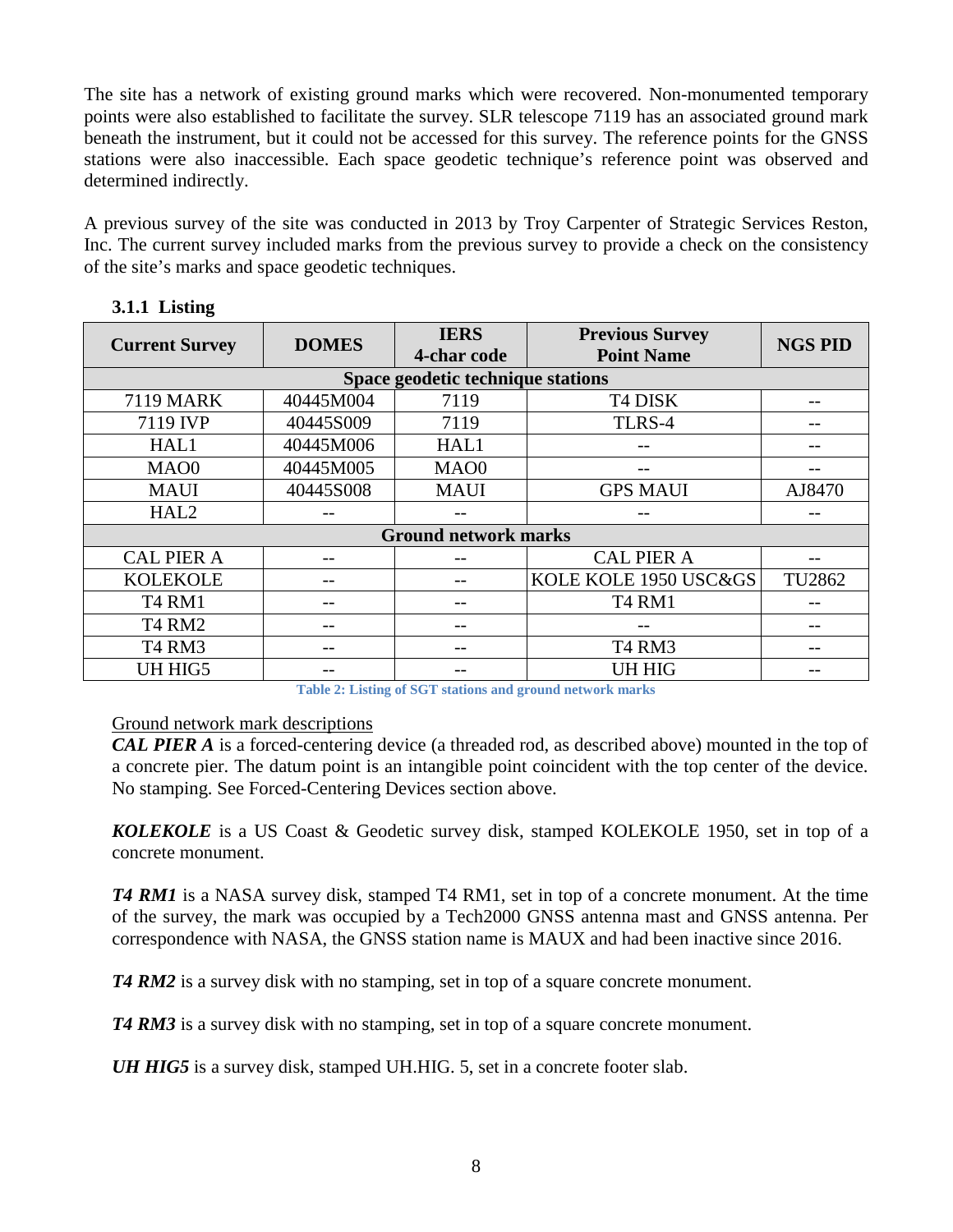# **3.1.2 Map of network**

<span id="page-8-0"></span>

**Surveyed stations at Haleakala Observatory**



**ITRF and ground network stations around the SLR telescope**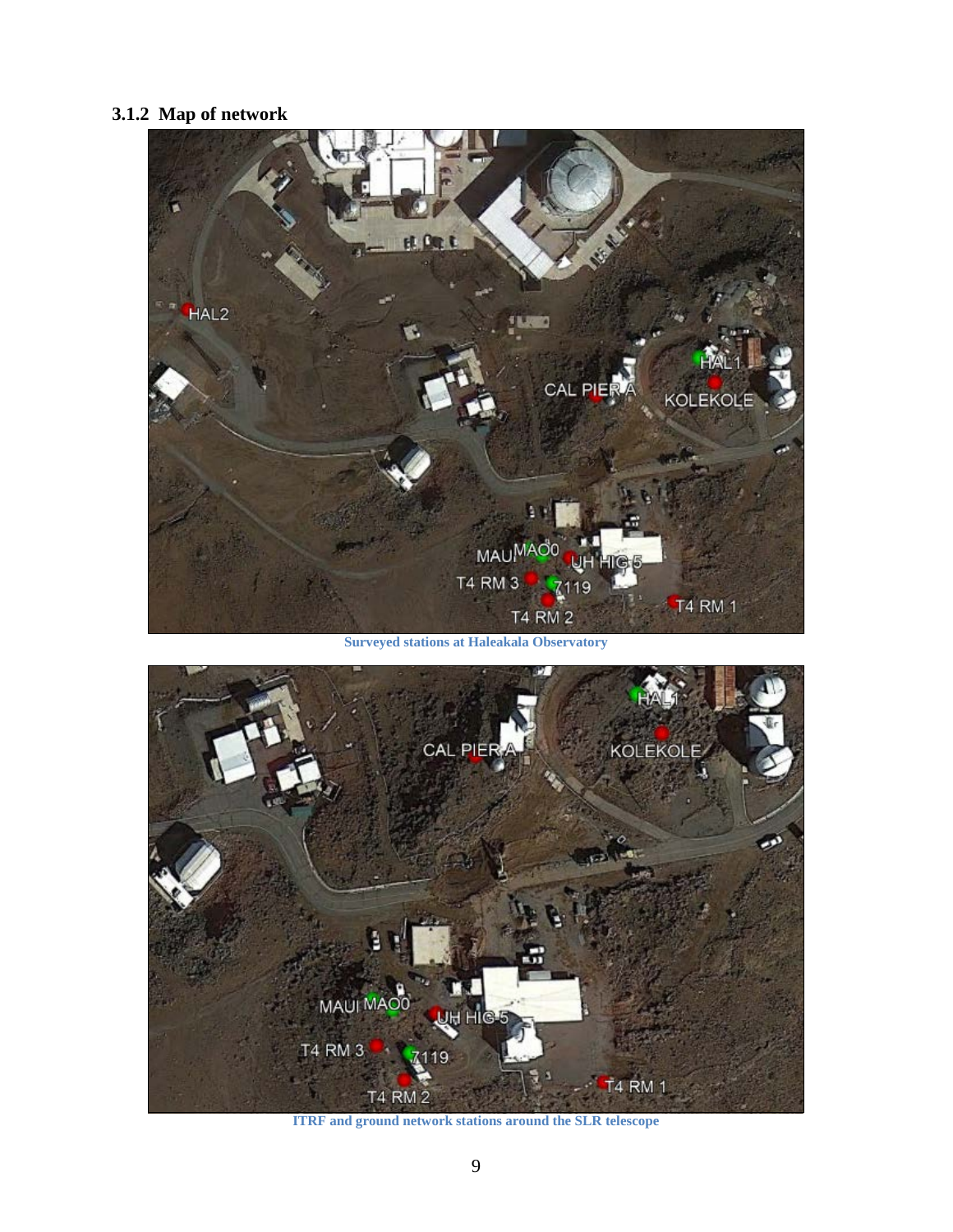# <span id="page-9-0"></span>**3.2 Representation of technique reference points**

# **3.2.1 VLBI**

<span id="page-9-1"></span>This space geodetic technique was not represented at the site at the time of survey.

# **3.2.2 SLR**

<span id="page-9-2"></span>*7119* is an SLR telescope, represented by a theoretical point in space: the invariant point (IVP) about which the azimuth and elevation axes rotate. The invariant point is also known as the conventional reference point or technique reference point. Instrument 7119 is also known as TLRS-4 and HA4T.

7119 is also represented by a survey disk set in a concrete footer pad beneath the instrument. The mark was not able to be occupied and surveyed as part of this project, but per the station site log, the instrument's invariant point is eccentric from the mark by 0.003 m North, 0.003 m East, and 2.630 m Up. To distinguish between the SLR instrument and ground mark, the two points are herein identified as 7119 IVP and 7119 MARK.



**SLR telescope 7119**

# **3.2.3 GNSS**

The site hosts four active GNSS technique stations, three of which are recognized by the International Terrestrial Reference System. An indirect approach was used to determine positions of the GNSS reference points in the survey, as the antennas were not removed.

*HAL1* is an IGS tracking station, represented by the divot in a SCIGN antenna mount on top of a concrete pillar on a concrete building roof. HAL1 is occupied by a choke ring antenna, Javad JAVRINGANT\_DM with SCIS radome. Per the site log, the ARP is eccentric from the mark by 0.0 m East, 0.0 m North, and 0.0083 m Up.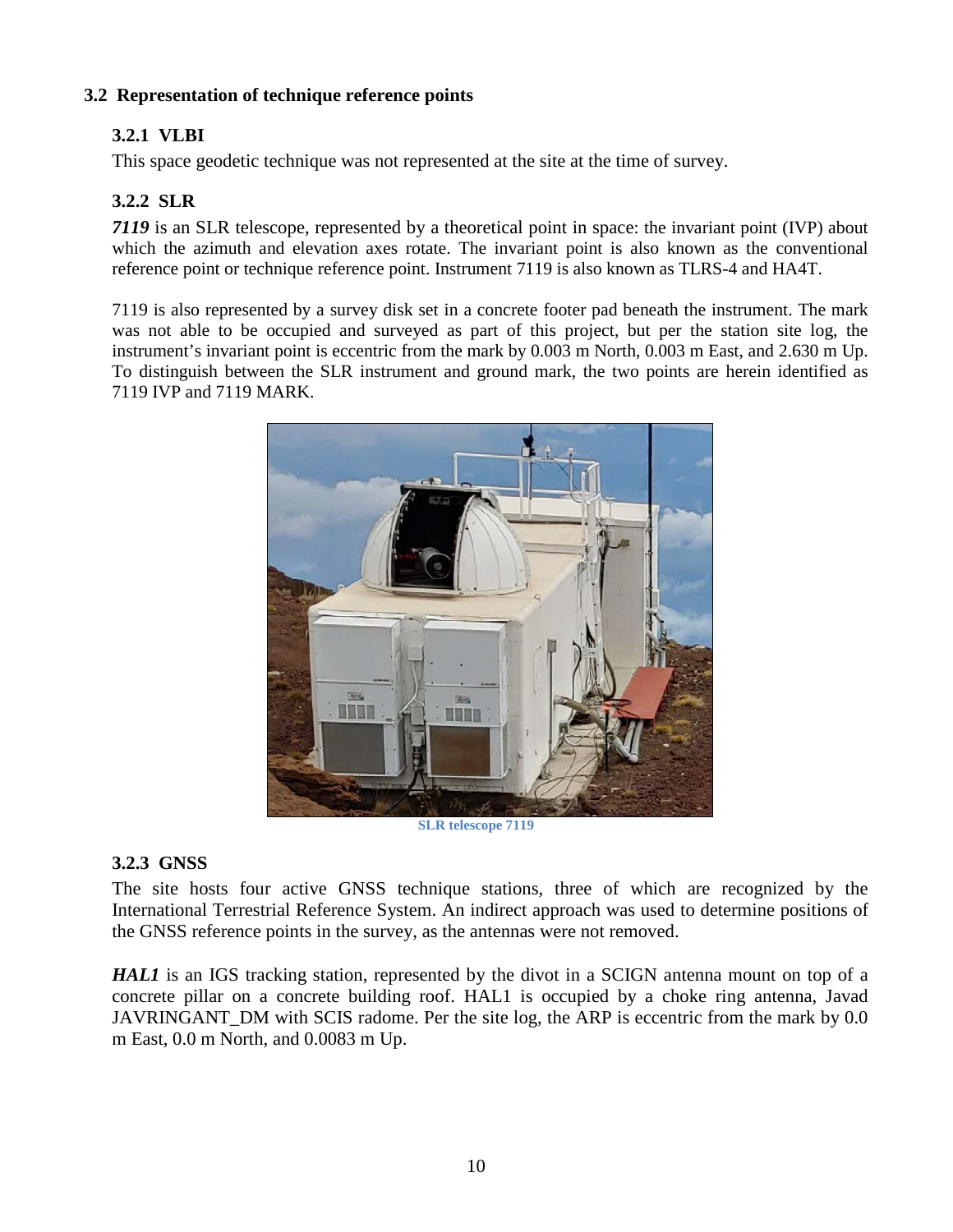*HAL2* is represented by the divot in a SCIGN antenna mount on top of a shallow-drilled brace monument. HAL2 is occupied by a choke ring antenna, Javad JAVRINGANT\_DM. Based on the type of antenna mount used, the ARP is assumed to be eccentric from the mark by 0.0 m East, 0.0 m North, and 0.0083 m Up.



*MAO0* is a represented by the reference point of the antenna mount on top of a pyramidal steel mast. MAO0 is occupied by Leica antenna LEIAR25.R3 with LEIT radome. Per the site log, the ARP is coincident with the mark.

*MAUI* is an IGS tracking station, represented by the top-center of a steel coupler device atop a steel mast anchored in bedrock. It is occupied by Ashtech antenna ASH700936D\_M with SNOW radome. Per the site log, the ARP is coincident with the mark. For this survey, MAUI is the site marker.

<span id="page-10-0"></span>

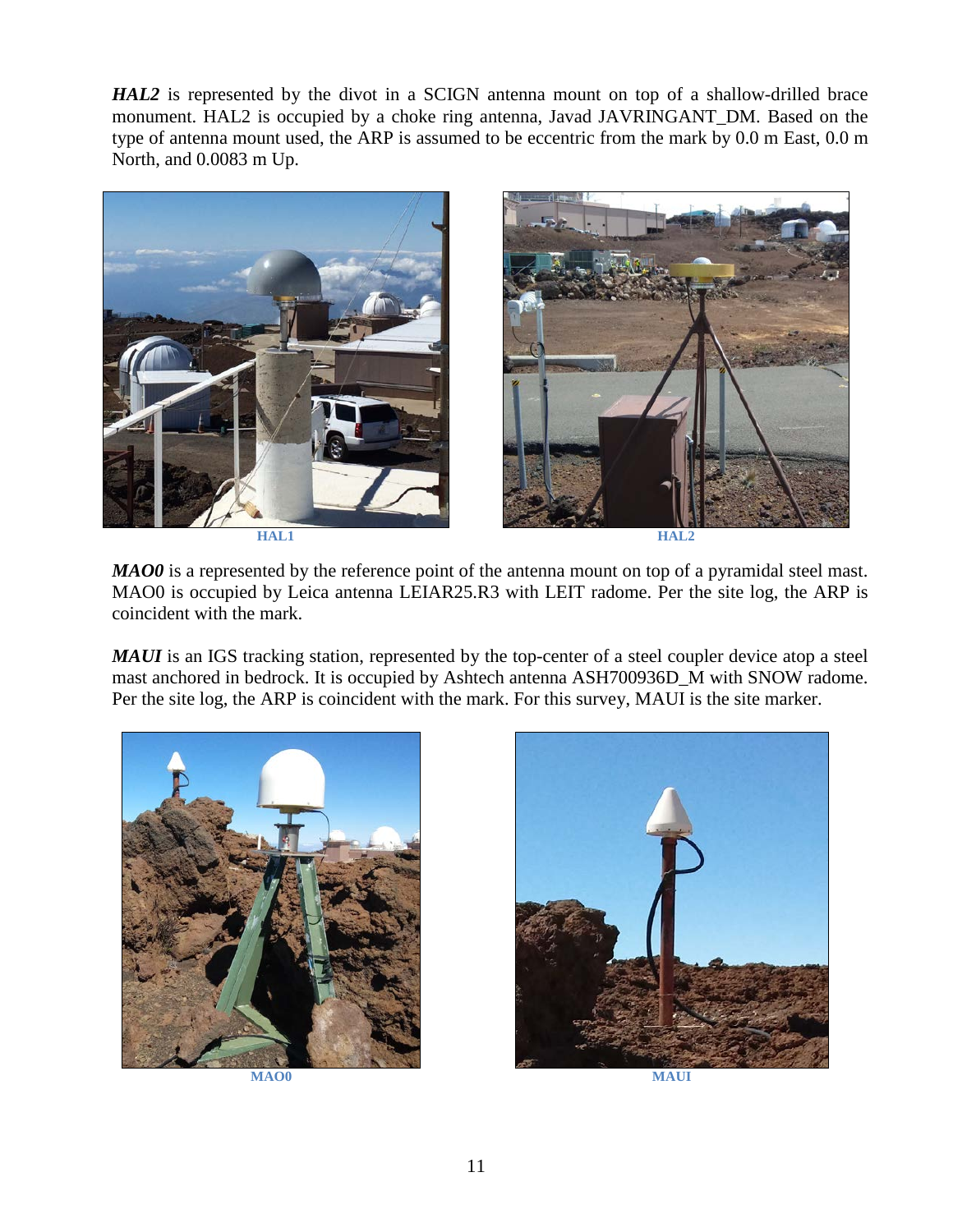## **3.2.4 DORIS**

This space geodetic technique was not represented at the site at the time of survey.

## <span id="page-11-0"></span>**4 Observations**

## <span id="page-11-1"></span>**4.1 Terrestrial survey**

The terrestrial survey was completed using an absolute laser tracker system and a total station system. The instruments measured horizontal angles, vertical angles, and distances to retro-reflector targets which were used to position the marks and techniques. GNSS observations were also collected to support the terrestrial survey.

As part of the observation routine, all angle and distance measurements to ground marks were observed a minimum of three times. Double centering of the instrument was incorporated, measuring in both instrument faces. Meteorological data was observed and atmospheric corrections were applied to all measurements at the time of data collection.

Spatial Analyzer software was used for recording observations and to perform field-level data quality checks for all laser tracker and total station measurements. Star\*Net software was used to combine and adjust all observations. A complete list of adjusted observations is available in Star\*Net *.LST* output file.



**Network stations at Haleakala Observatory**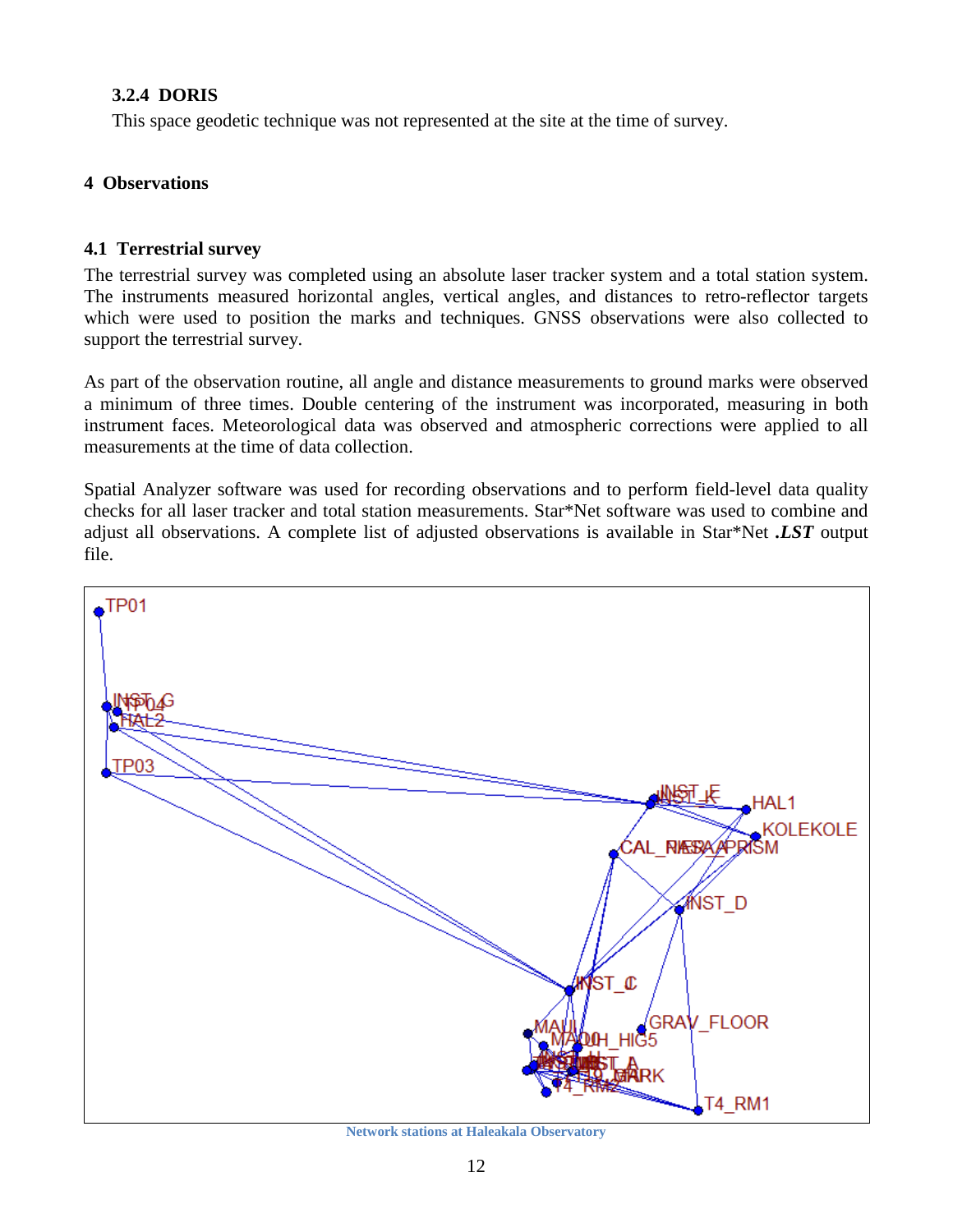

**Network stations near SLR telescope 7119**

<span id="page-12-0"></span>

| Vertical offsets of terrestrial survey stations (units in meters, reported eccentricities are from site logs) |  |
|---------------------------------------------------------------------------------------------------------------|--|
|                                                                                                               |  |

| <b>STATION</b>    | <b>OFFSET 1</b>     | <b>OFFSET 2</b>     | <b>PRISM</b>                     | <b>TOTAL OFFSET</b> |
|-------------------|---------------------|---------------------|----------------------------------|---------------------|
| <b>7119 IVP</b>   | Circle-fit          |                     |                                  |                     |
|                   | 0.0000              |                     |                                  | 0.0000              |
| <b>CAL PIER A</b> |                     |                     | <b>Brunson Nest with Prism</b>   |                     |
|                   |                     |                     | 0.0526                           | 0.0526              |
| HAL1              | Reported Ecc.       | Ant BCR Mech Offset | Leica Nest with Prism (inverted) |                     |
|                   | 0.0083              | 0.0345              | $-0.0550$                        | $-0.0122$           |
| HAL <sub>2</sub>  | Assumed Ecc.        | Ant TCR Mech Offset | Leica Nest with Prism            |                     |
|                   | 0.0083              | 0.1015              | 0.0550                           | 0.1648              |
| <b>KOLEKOLE</b>   | Range Pole B        | MTA C, Bottom Plate | Leica Nest with Prism            |                     |
|                   | 1.0422              | 0.0098              | 0.0550                           | 1.1070              |
| <b>MAO0</b>       | Reported Ecc.       | Ant BCR Mech Offset | Leica Nest with Prism (inverted) |                     |
|                   | 0.0000              | 0.0320              | $-0.0550$                        | $-0.0230$           |
| <b>MAUI</b>       | Reported Ecc.       | Ant BCR Mech Offset | Leica Nest with Prism (inverted) |                     |
|                   | 0.0000              | 0.0350              | $-0.0550$                        | $-0.0200$           |
| <b>T4 RM1</b>     | Chained Rod (taped) | MTA A, Bottom Plate | Leica Nest with Prism            |                     |
|                   | 1.221               | 0.0098              | 0.0550                           | 1.2858              |
| <b>T4 RM2</b>     | Range Pole D        |                     | <b>Brunson Nest with Prism</b>   |                     |
|                   | 1.0426              |                     | 0.0526                           | 1.0952              |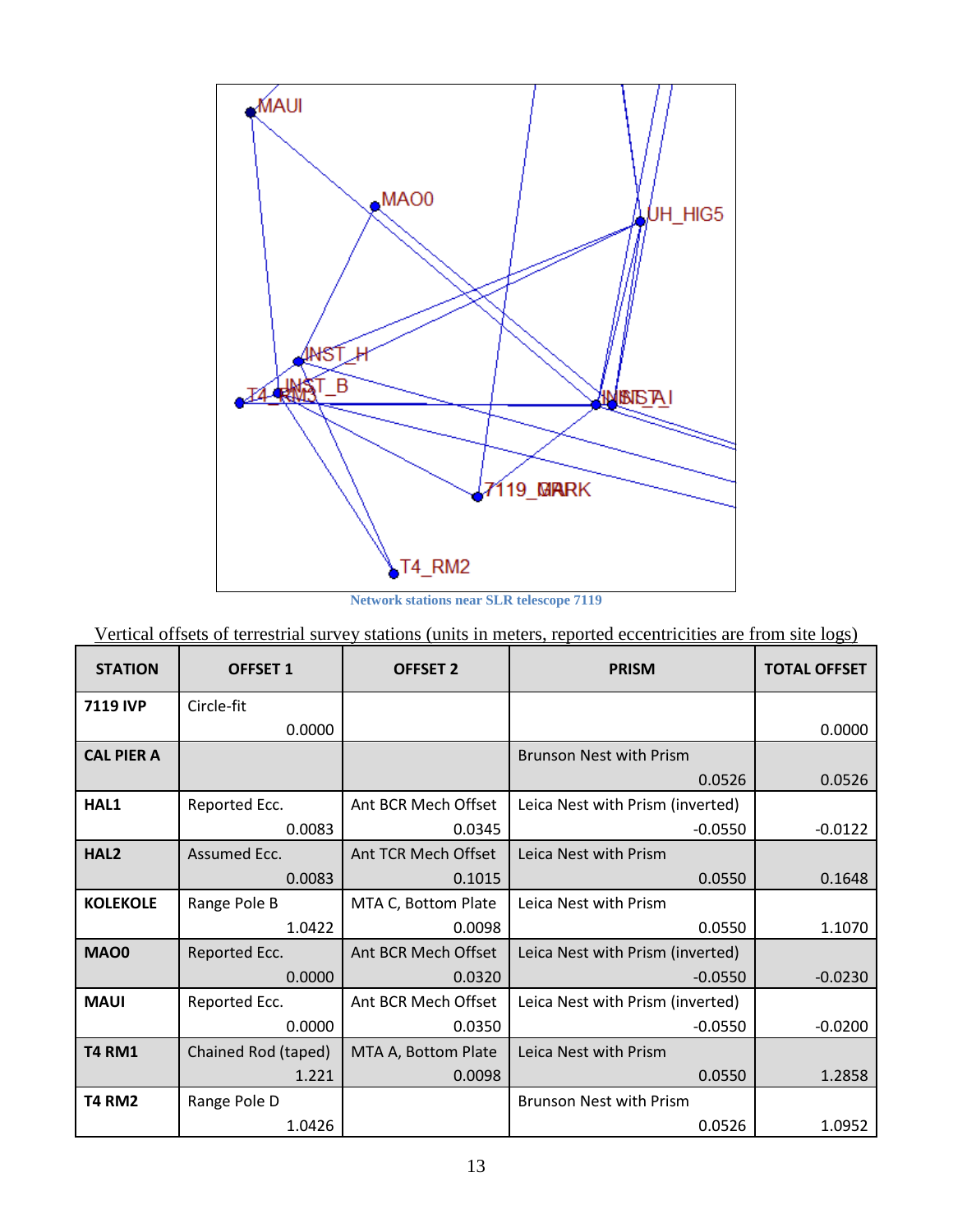| <b>T4 RM3</b>      | Range Pole C | <b>Brunson Nest with Prism</b> |        |
|--------------------|--------------|--------------------------------|--------|
|                    | 1.0425       | 0.0526                         | 1.0951 |
| <b>UH HIG5 [1]</b> | Range Pole A | <b>Brunson Nest with Prism</b> |        |
|                    | 1.0426       | 0.0526                         | 1.0952 |
| <b>UH HIG5 [2]</b> | Range Pole E | <b>Brunson Nest with Prism</b> |        |
|                    | 1.0424       | 0.0526                         | 1.0950 |

**Table 3**

# **4.2 Leveling**

No leveling was conducted for this survey.

# <span id="page-13-0"></span>**4.3 GNSS**

GNSS data was collected to generate 3-dimensional ITRF2014 vectors between stations at the epoch date of survey, 2019/03/11. Over multiple days, simultaneous long-session (20+ hour) observations were taken at several stations. Publicly available observation data was also obtained for CORS in the region.

GNSS observations were processed with a minimally constrained, "hub" design emanating from IGS tracking station MAUI. Using the baseline processing engine within NGS's Beta OPUS Projects software, ITRF2014 vectors to the network stations and CORS were generated via ITRF2014 satellite orbits. The resulting GPS vectors were used in a combined network adjustment to align the terrestrial survey to ITRF2014.



**GNSS network diagrams**

| Vertical offsets of GNSS survey stations                              |  |  |
|-----------------------------------------------------------------------|--|--|
| (units in meters, reported eccentricities are from station site logs) |  |  |

|                   | anno in motors, reported eccementies are from station site follow |                 |                     |  |  |  |  |
|-------------------|-------------------------------------------------------------------|-----------------|---------------------|--|--|--|--|
| <b>STATION</b>    | <b>OFFSET 1</b>                                                   | <b>OFFSET 2</b> | <b>TOTAL OFFSET</b> |  |  |  |  |
| <b>CAL PIER A</b> |                                                                   | MTA B, Overall  |                     |  |  |  |  |
|                   |                                                                   | 0.1507          | 0.1507              |  |  |  |  |
| HAL1              | Reported Ecc.                                                     |                 |                     |  |  |  |  |
|                   | 0.0083                                                            |                 | 0.0083              |  |  |  |  |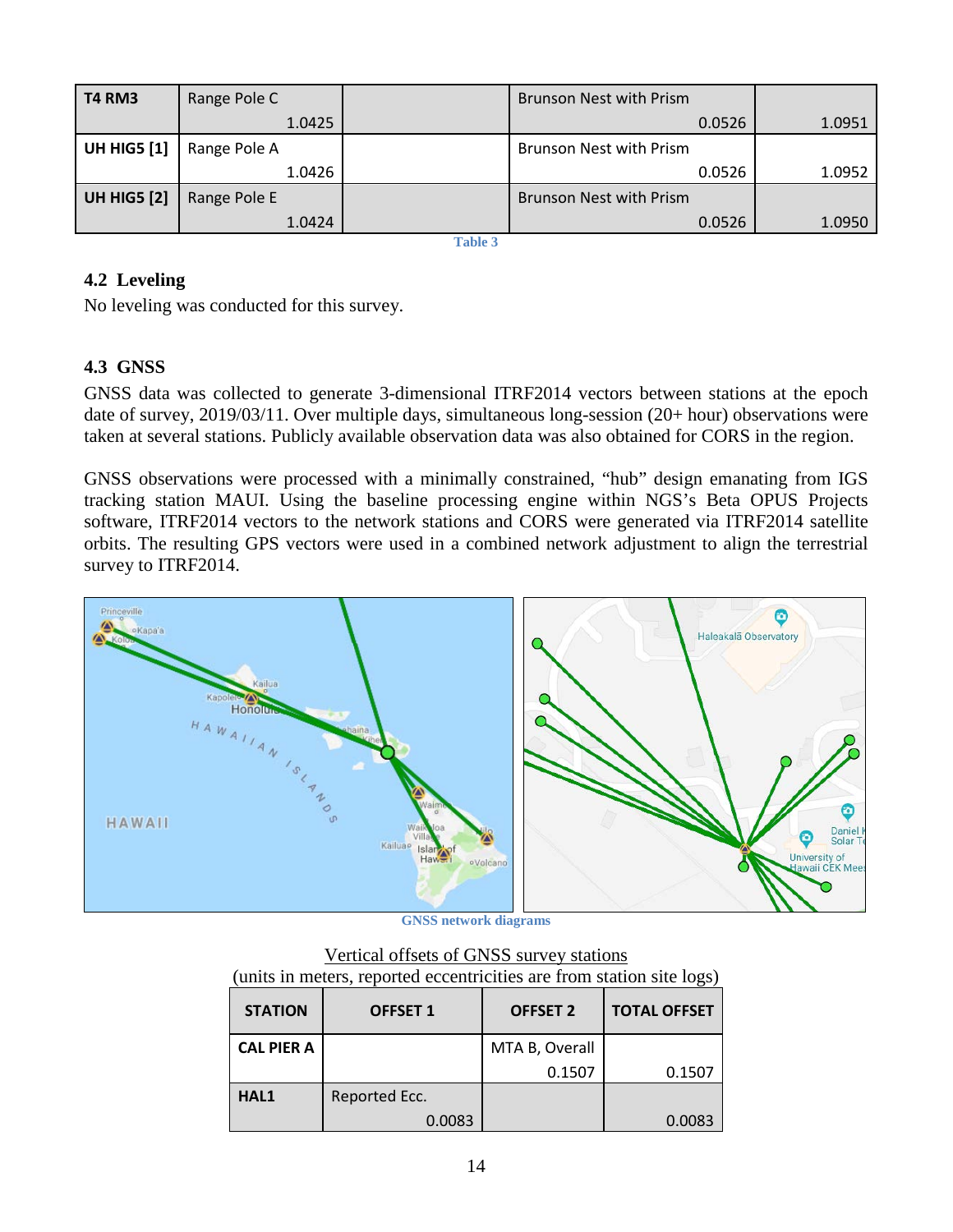| HAL <sub>2</sub> | Assumed Ecc.        |                |        |  |
|------------------|---------------------|----------------|--------|--|
|                  | 0.0083              |                | 0.0083 |  |
| <b>KOLEKOLE</b>  | Range Pole B        | MTA C, Overall |        |  |
|                  | 1.0422              | 0.1507         | 1.1929 |  |
| <b>MAO0</b>      | Reported Ecc.       |                |        |  |
|                  | 0.0000              |                | 0.0000 |  |
| <b>MAUI</b>      | Reported Ecc.       |                |        |  |
|                  | 0.0000              |                | 0.0000 |  |
| <b>T4 RM1</b>    | Chained Rod (taped) | MTA A, Overall |        |  |
|                  | 1.221               | 0.1507         | 1.3717 |  |
| <b>T4 RM3</b>    | Range Pole C        |                |        |  |
|                  | 1.0425              |                | 1.0425 |  |
| <b>TP01</b>      | Range Pole E        | MTA B, Overall |        |  |
|                  | 1.0424              | 0.1507         | 1.1931 |  |
| <b>TP03</b>      | Range Pole A        | MTA A, Overall |        |  |
|                  | 1.0426              | 0.1507         | 1.1933 |  |
| <b>Table 4</b>   |                     |                |        |  |

### <span id="page-14-0"></span>**4.4 General comments**

### Resection method for terrestrial observations

In the terrestrial survey, the resection principle was employed to measure between network stations indirectly with the laser tracker. The ground marks were occupied with the reflector targets mounted on range poles. The instrument did not occupy the marks directly but was instead setup at arbitrary points between the stations. At each instrument occupation, a series of measurements were taken to the surrounding visible stations. By observing common features from different instrument occupations, the relative positions of both the instrument and targets were established.

The resection procedure was chosen to take advantage of the laser tracker's high-precision capabilities and mitigate setup errors. By setting up at arbitrary points rather than occupying the marks, horizontal and vertical centering errors were statistically insignificant. While the vectors between stations were not observed directly, the measurements were precise enough to determine relative positions with at the submillimeter level.

### Establishing points via circle-fitting

Coordinates of the SLR instrument 7119 were determined using an indirect approach. The "circle-fit" theory is briefly described. A point, as it revolves about an axis, scribes an arc. The arc defines a circle and a plane simultaneously. The axis can then be defined as it passes through the center of the circle, orthogonal to the plane. By assigning coordinates to the points observed along an arc rotated about an axis, one can assign parameters to the axis relative to a local coordinate system.

Laser tracker measurements project coordinates from the local ground network to a target/reflector attached to a geodetic technique instrument as it moves about the instrument's axis, thereby providing the necessary information to locate a single axis. The same procedure is done for the opposing axis of the instrument in the same local reference frame. The point along the azimuth axis that is orthogonal to the elevation axis is the technique's invariant point (IVP).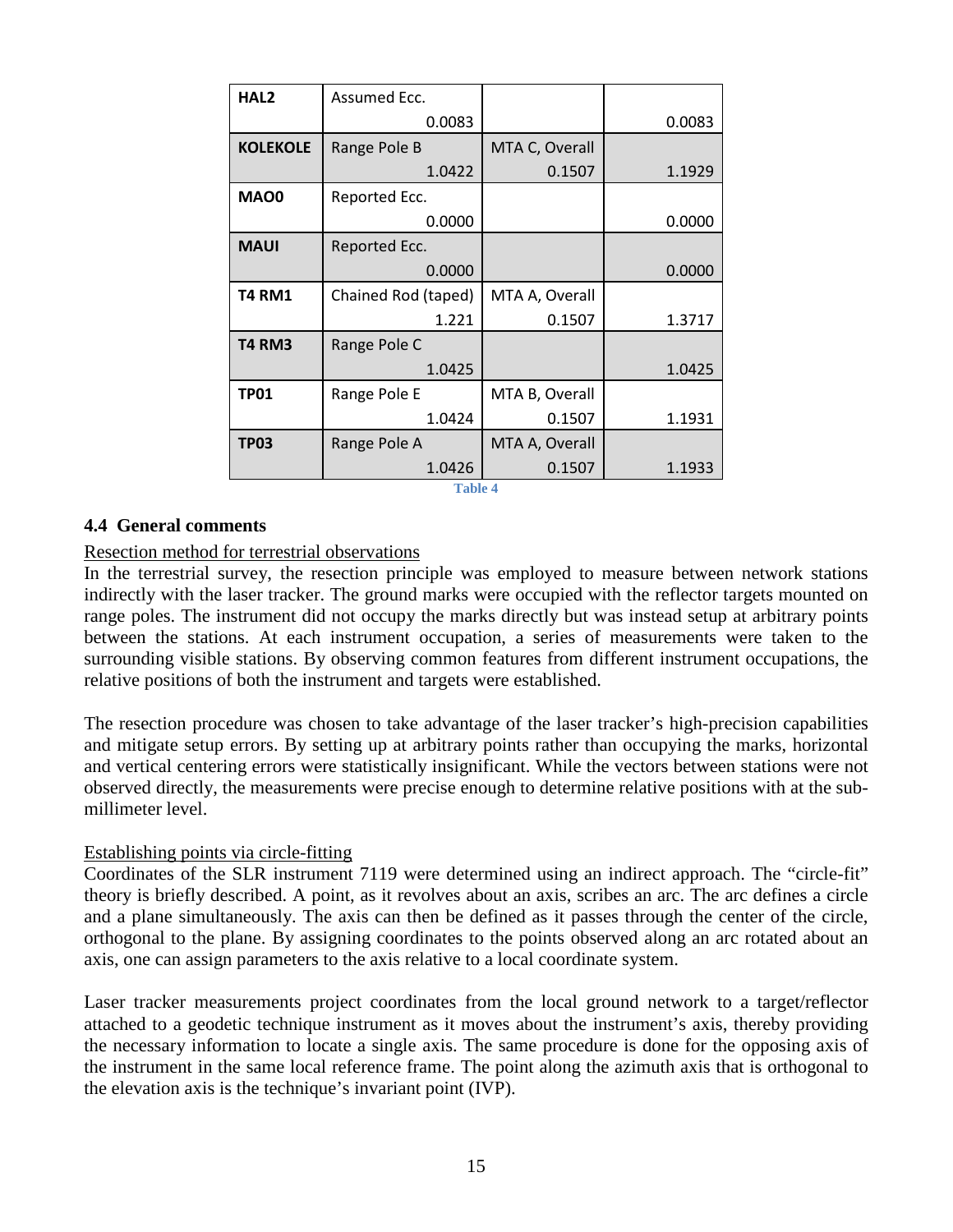Precise observations involving a single target/reflector secured to the SLR telescope, measurements from three instrument occupations, and numerous measurements per axis serve to ensure a millimeter level of positional precision is achieved. The SLR IVP was determined in this manner.



**Target/reflector affixed to SLR antenna for azimuth and elevation rotation sequences**

Coordinates for the GNSS stations were also determined using the circle-fitting routine. Threedimensional measurements were taken to a target/reflector at multiple points along antenna. A sufficient number of points were measured to scribe a circle in space. After accounting for reflector offsets, mechanical offsets, and mark eccentricities, coordinates were computed to represent the space geodetic technique reference points. Measurements were taken from multiple locations to increase redundancy and precision.

## <span id="page-15-0"></span>**5 Data analysis and results**

# <span id="page-15-2"></span><span id="page-15-1"></span>**5.1 Terrestrial survey**

## **5.1.1 Analysis software**

After data collection, Spatial Analyzer software was used to generate points and lines via circlefitting, as described above. This allowed for analysis of the SLR technique's azimuth axis, elevation axis, and axial offset. Circle-fitting was also used to determine the GNSS technique reference points.

Terrestrial observations of the ground network and SGTs were brought from Spatial Analyzer to Star\*Net software to be combined with the GNSS observations for rigorous least squares adjustment. The combined geodetic adjustment produced coordinates and variance-covariance information for all surveyed features. Adjustment parameters and results are available in Star\*Net *.LST* output file.

## <span id="page-15-3"></span>**5.1.2 Topocentric coordinates and covariance**

The terrestrial survey was aligned to ITRF2014 (epoch date of survey) using the GNSS observations in a combined geodetic adjustment. AXIS software was used to compile topocentric coordinate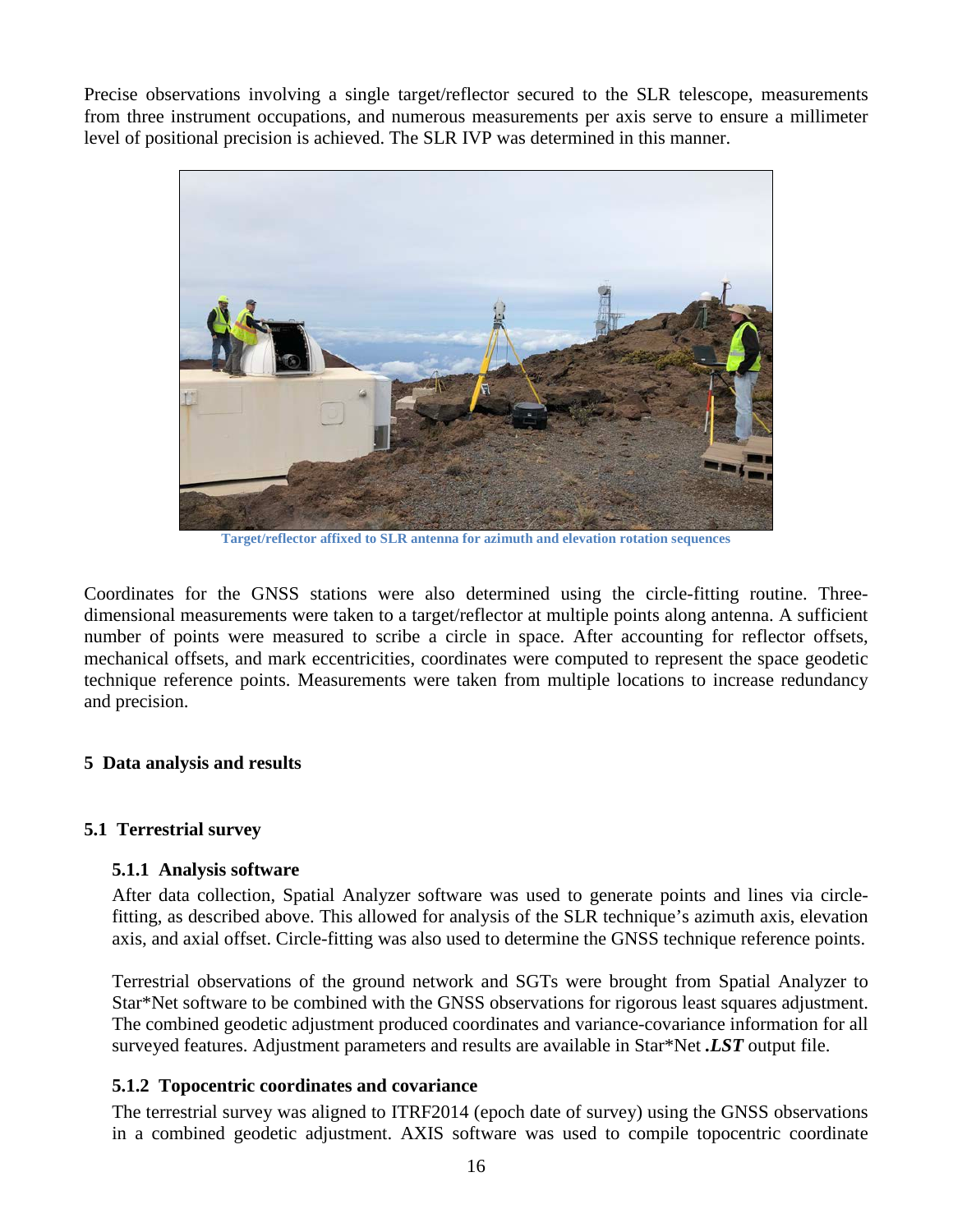| Surveyed topocentric coordinates, ITRF2014 (epoch 2019/03/11) |             |                                   |            |        |        |        |
|---------------------------------------------------------------|-------------|-----------------------------------|------------|--------|--------|--------|
| <b>STATION</b>                                                | E(m)        | N(m)                              | U(m)       | SE(m)  | SN(m)  | SU(m)  |
|                                                               |             | Space geodetic technique stations |            |        |        |        |
| MAUI                                                          | 0.0000      | 0.0000                            | 0.0000     | 0.0000 | 0.0000 | 0.0000 |
| 7119<br><b>IVP</b>                                            | 10.7580     | $-18.3282$                        | $-3.1985$  | 0.0003 | 0.0002 | 0.0001 |
| 7119<br><b>MARK</b>                                           | 10.7550     | $-18.3312$                        | $-5.8285$  | 0.0003 | 0.0002 | 0.0001 |
| HAL1                                                          | 82.2605     | 84.0183                           | 10.7618    | 0.0005 | 0.0006 | 0.0002 |
| HAL <sub>2</sub>                                              | $-155.7772$ | 115.5866                          | $-16.5646$ | 0.0005 | 0.0007 | 0.0007 |
| MAO0                                                          | 5.8969      | $-4.4695$                         | $-1.1563$  | 0.0002 | 0.0003 | 0.0001 |
|                                                               |             | Ground network marks              |            |        |        |        |
| CAL PIER A                                                    | 32.3773     | 67.408                            | 5.0508     | 0.0004 | 0.0003 | 0.0002 |
| <b>KOLEKOLE</b>                                               | 85.7593     | 73.7583                           | 8.1834     | 0.0005 | 0.0006 | 0.0002 |
| T4 RM1                                                        | 63.9587     | $-29.0882$                        | $-3.1011$  | 0.0003 | 0.0005 | 0.0001 |
| T4 RM2                                                        | 6.7665      | $-21.9828$                        | $-6.0372$  | 0.0003 | 0.0003 | 0.0001 |
| T4 RM3                                                        | $-0.5451$   | $-13.8275$                        | $-5.6075$  | 0.0002 | 0.0002 | 0.0001 |
| UH HIG5                                                       | 18.5502     | $-5.2183$<br>-----                | $-3.2573$  | 0.0002 | 0.0002 | 0.0001 |

estimates with station MAUI as the local origin. Station MAUI is the site marker. Complete covariance information for all network stations is available in AXIS *.AXS* output file.

**Table 5**

## <span id="page-16-0"></span>**5.1.3 Correlation matrix**

Complete correlation matrix information for all network stations can be found in AXIS *.AXS* output file.

## <span id="page-16-1"></span>**5.1.4 Reference temperature of radio telescope**

Not applicable.

# <span id="page-16-3"></span><span id="page-16-2"></span>**5.2 GNSS**

## **5.2.1 Analysis software**

NGS's Beta OPUS Projects software was used to process and analyze ITRF2014 vectors between stations at the epoch date of survey. As noted, Star\*Net software was used to combine the terrestrial and GNSS observations in a rigorous least squares adjustment. The combined geodetic adjustment produced coordinates and variance-covariance information. Adjustment parameters and results are available in Star\*Net *.LST* output file.

## <span id="page-16-4"></span>**5.2.2 Results**

AXIS was used to compile geocentric coordinate estimates from the combined geodetic adjustment. Using the GNSS observations, the survey was aligned to the reference frame ITRF2014 (epoch data of survey). Complete covariance information for all network station is available in AXIS *.AXS* output file.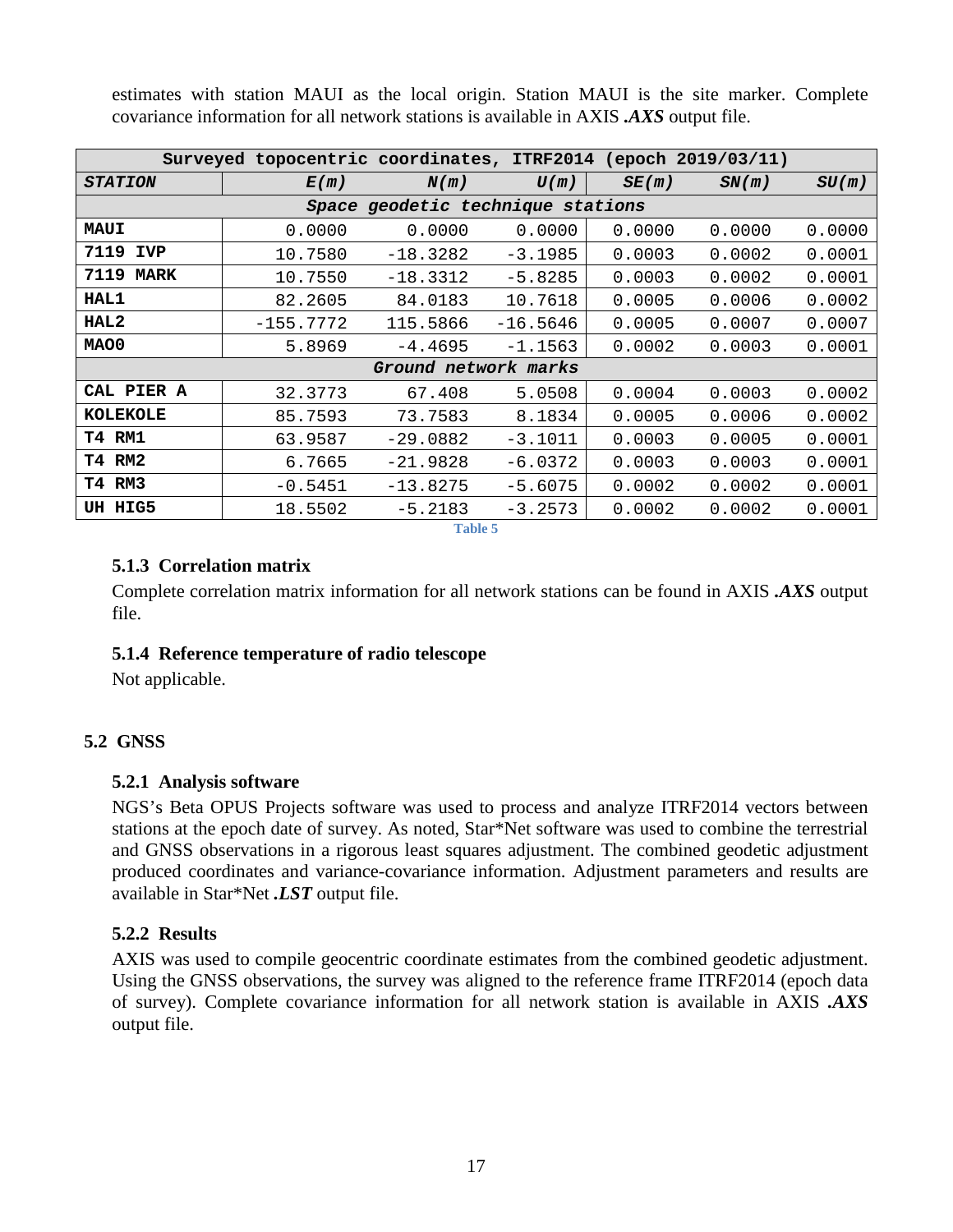|                    | Surveyed geocentric coordinates, ITRF2014 (epoch 2019/03/11) |                                   |              |        |        |        |
|--------------------|--------------------------------------------------------------|-----------------------------------|--------------|--------|--------|--------|
| <b>STATION</b>     | X(m)                                                         | Y(m)                              | Z(m)         | SX(m)  | SY(m)  | SZ(m)  |
|                    |                                                              | Space geodetic technique stations |              |        |        |        |
| <b>MAUI</b>        | $-5466069.0684$                                              | $-2404327.1975$                   | 2242127.8966 | 0.0000 | 0.0000 | 0.0000 |
| 7119<br><b>IVP</b> | $-5466067.9302$                                              | $-2404338.4496$                   | 2242109.6214 | 0.0002 | 0.0002 | 0.0002 |
| <b>7119 MARK</b>   | $-5466065.6805$                                              | $-2404337.4568$                   | 2242108.6887 | 0.0002 | 0.0003 | 0.0002 |
| HAL1               | $-5466017.9690$                                              | $-2404394.5875$                   | 2242210.2928 | 0.0003 | 0.0006 | 0.0005 |
| HAL2               | $-5466080.1961$                                              | $-2404161.9110$                   | 2242230.1597 | 0.0007 | 0.0005 | 0.0007 |
| MAO0               | $-5466067.1506$                                              | $-2404332.7961$                   | 2242123.3070 | 0.0002 | 0.0002 | 0.0003 |
|                    |                                                              | Ground network marks              |              |        |        |        |
| CAL PIER A         | $-5466038.5398$                                              | $-2404349.1401$                   | 2242192.7361 | 0.0002 | 0.0004 | 0.0003 |
| <b>KOLEKOLE</b>    | $-5466017.6733$                                              | $-2404398.2797$                   | 2242199.7839 | 0.0002 | 0.0005 | 0.0005 |
| T4 RM1             | $-5466050.0757$                                              | $-2404388.7160$                   | 2242099.5909 | 0.0003 | 0.0002 | 0.0005 |
| <b>T4 RM2</b>      | $-5466068.2896$                                              | $-2404334.2471$                   | 2242105.1992 | 0.0002 | 0.0002 | 0.0003 |
| T4 RM3             | $-5466068.9619$                                              | $-2404326.5552$                   | 2242112.9796 | 0.0001 | 0.0002 | 0.0002 |
| UH HIG5            | $-5466060.4994$                                              | $-2404343.6937$                   | 2242121.8637 | 0.0001 | 0.0002 | 0.0002 |

**Table 6: Coordinate estimates for network stations**

Local tie vectors emanating from the site marker, station MAUI, are provided below for the ITRF space geodetic techniques using the coordinates determined this survey.

| Surveyed topocentric ties |             |                          |            |          |  |
|---------------------------|-------------|--------------------------|------------|----------|--|
| <b>STATION</b>            | EAST (m)    | NORTH (m)                | UP(m)      | DIST (m) |  |
| <b>MAUI</b>               | 0.0000      | 0.0000                   | 0.0000     | 0.0000   |  |
| 7119<br><b>IVP</b>        | 10.7580     | $-18.3282$               | $-3.1985$  | 21.4916  |  |
| 7119<br><b>MARK</b>       | 10.7550     | $-18.3312$               | $-5.8285$  | 22.0380  |  |
| HAL1                      | 82.2605     | 84.0183                  | 10.7618    | 118.0749 |  |
| HAL <sub>2</sub>          | $-155.7772$ | 115.5866                 | $-16.5646$ | 194.6823 |  |
| MAO0                      | 5.8969      | $-4.4695$                | $-1.1563$  | 7.4891   |  |
|                           |             | Surveyed geocentric ties |            |          |  |
| <b>STATION</b>            | $X$ (m)     | $Y$ (m)                  | $Z$ (m)    | DIST (m) |  |
| <b>MAUI</b>               | 0.0000      | 0.0000                   | 0.0000     | 0.0000   |  |
| 7119<br><b>IVP</b>        | 1.1382      | $-11.2521$               | $-18.2752$ | 21.4916  |  |
| 7119<br><b>MARK</b>       | 3.3879      | $-10.2593$               | $-19.2079$ | 22.0380  |  |
| HAL1                      | 51.0994     | $-67.3900$               | 82.3962    | 118.0750 |  |
| HAL <sub>2</sub>          | $-11.1277$  | 165.2865                 | 102.2631   | 194.6823 |  |
| MAO0                      | 1.9178      | $-5.5986$                | $-4.5896$  | 7.4891   |  |

**Table 7: Local tie vectors emanating from MAUI**

## <span id="page-17-0"></span>**5.3 Additional parameters**

### SLR Calibration Pier

CAL PIER A is represented by a threaded rod forced-centering device. For calibration of the SLR telescope, the pier is occupied by a prism. Station CAL PIER A represents the surveyed position of the pier with the prism removed. To aid SLR operations, the pier was also observed with the prism in place and assigned the name CAL PIER A PRISM. Ties from the SLR telescope invariant point (IVP) to the pier are provided below in each configuration.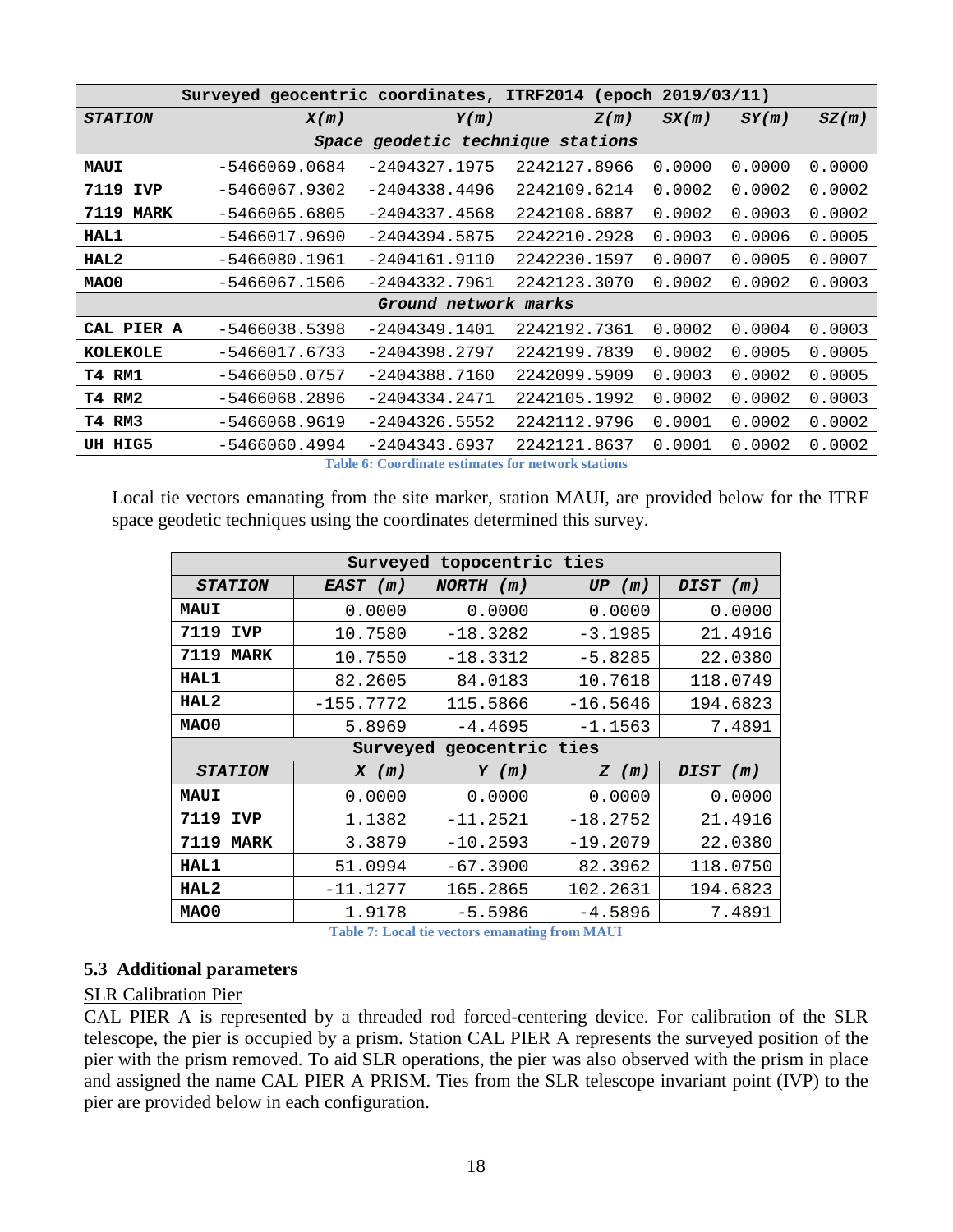From: 7119 IVP, aka HA4T, aka TLRS-4

| CAL PIER A<br>To: |              |                     |
|-------------------|--------------|---------------------|
| Slope distance:   | 88.8039 m    |                     |
| Geodetic azimuth: | 14°09'09.85" | $(14.1527^{\circ})$ |
| Elevation angle:  | 5°19'47.87"  | $(5.3300^{\circ})$  |
| Zenith angle:     | 84°40'12.13" | $(84.6700^{\circ})$ |

From: 7119 IVP, aka HA4T, aka TLRS-4

| <b>CAL PIER A PRISM</b> |                     |
|-------------------------|---------------------|
| 88.8404 m               |                     |
| 14°09'14.78"            | $(14.1541^{\circ})$ |
| 5°22'17.54"             | $(5.3715^{\circ})$  |
| 84°37'42.46"            | $(84.6285^{\circ})$ |
| $0.0312 \text{ m}$      |                     |
|                         |                     |

Reported values from 2013 previous survey

| Calibration distance: 88.840 m |              |
|--------------------------------|--------------|
| Geodetic azimuth:              | 14.1547°     |
| Elevation angle:               | $+05.3699$ ° |
| Prism constant:                | $+0.0319$ m  |

### SLR telescope axial offsets

In theory, the SLR telescope's azimuth and elevation axes intersect. The survey observations were used with Spatial Analyzer software to determine any offset between the axes.

7119 offset: 1.4 mm +/- 0.7 mm

### <span id="page-18-0"></span>Geoid model used

Because the project site spanned about 300 meters, geoid model USGG2012 was applied to the observations to account for local geoid undulations. Geoid heights for stations at the site had a range of up to about 2 millimeters.

## **5.4 Transformations**

<span id="page-18-1"></span>ITRF2014 GNSS vectors were generated to CORS in the surrounding region. The vectors were used in a combined geodetic adjustment to align, or transform, the surveyed local ties to ITRF2014 at the epoch date of survey.

## **5.5 Description of SINEX generation**

AXIS software was used to generate a SINEX file with full variance-covariance matrix information. All stations with DOMES numbers are included in SINEX file *NGSMAUI1903GA.SNX*.

The following SINEX file naming convention was used.

*XXXNNNNYYMMFV.SNX* Where: *XXX* is a three-character organization designation. *NNNN* is a four-character site designation. *YY* is the year of the survey.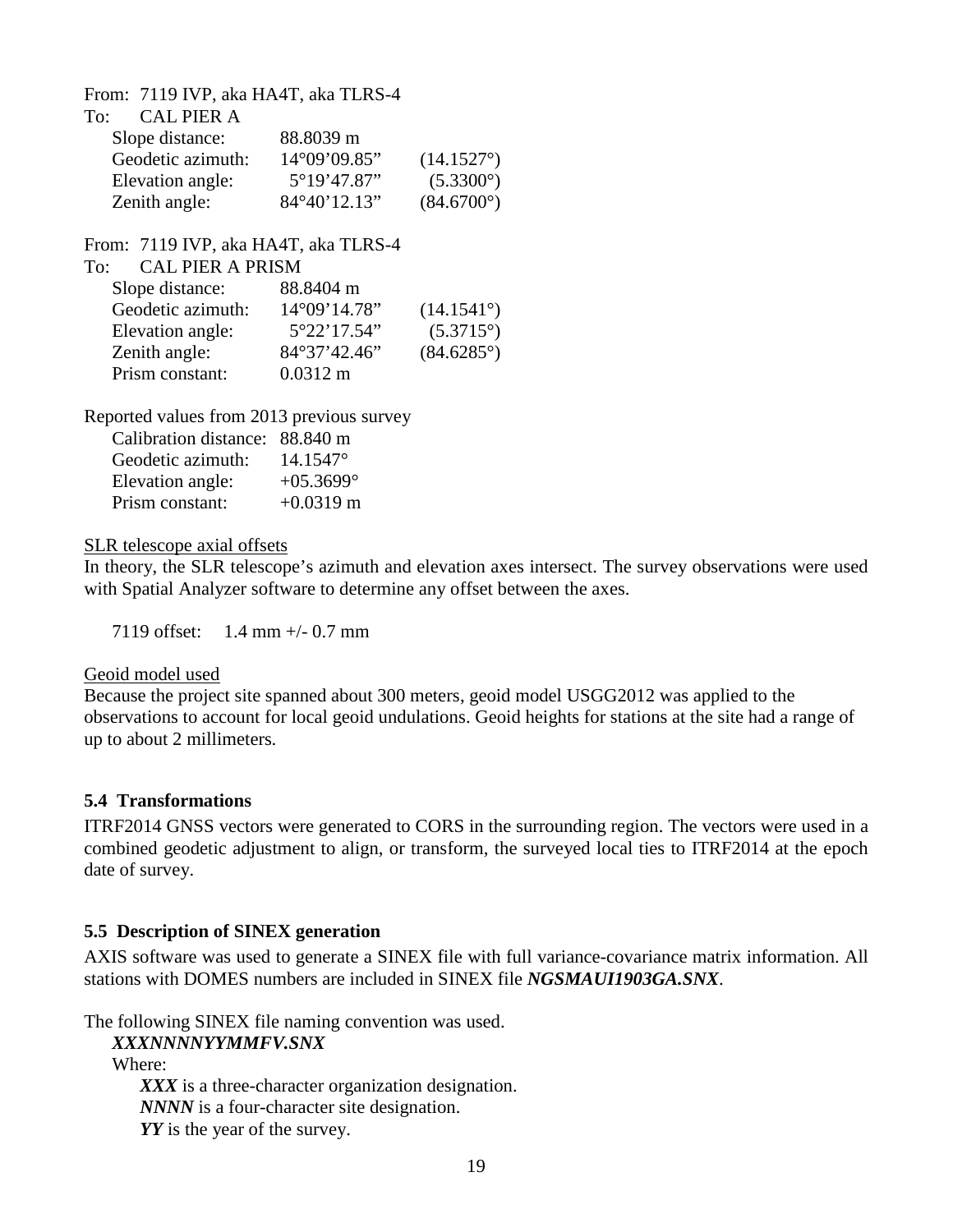**MM** is the month of the survey. *F* is the frame code (G for global, L for local). *V* is the file version.

## <span id="page-19-0"></span>**5.6 Discussion of results**

A geodetic least squares adjustment of the observations was conducted using Star\*Net. The statistical summary from the adjustment is included. For additional details concerning the adjustment, see Star\*Net *.LST* output file.

| Adjustment Statistical Summary |                    |                                                                               |                           |                 |  |
|--------------------------------|--------------------|-------------------------------------------------------------------------------|---------------------------|-----------------|--|
|                                | Iterations         |                                                                               | $=$                       | 5               |  |
|                                | Number of Stations |                                                                               | $\mathbf{r} = \mathbf{r}$ | 34              |  |
|                                |                    | Number of Observations $=$ 764                                                |                           |                 |  |
|                                |                    | Number of Unknowns $= 148$<br>Number of Redundant Obs = $616$                 |                           |                 |  |
| Observation                    | Count              | Sum Squares<br>of StdRes                                                      |                           | Error<br>Factor |  |
| Coordinates                    | 3                  | 0.000                                                                         |                           | 0.000           |  |
| Directions                     | 193                | 156.214                                                                       |                           | 1.002           |  |
| Distances                      | 194                | 162.639                                                                       |                           | 1.020           |  |
| Az/Bearings                    | 1                  | 0.000                                                                         |                           | 0.000           |  |
| Zeniths                        | 192                | 152.589                                                                       |                           | 0.993           |  |
| Elev Diffs                     | $\mathbf{1}$       | 0.000                                                                         |                           | 0.000           |  |
| GPS Deltas                     | 180                | 131.140                                                                       |                           | 0.951           |  |
| Total                          | 764                | 602.582                                                                       |                           | 0.989           |  |
|                                |                    | The Chi-Square Test at 5.00% Level Passed<br>Lower/Upper Bounds (0.944/1.056) |                           |                 |  |

### Comparison with IERS computed tie

ITRF2014 (epoch date of survey) computed coordinates were obtained from the IERS. A comparison of the surveyed tie vectors against the computed ties is provided where available.

|                                           |                          | IERS geocentric computed coordinates, ITRF2014 (epoch 2019/03/11) |                 |              |  |
|-------------------------------------------|--------------------------|-------------------------------------------------------------------|-----------------|--------------|--|
| <b>STATION</b>                            | SOL                      | $X$ (m)                                                           | $Y$ (m)         | Z(m)         |  |
| <b>MAUI</b>                               | $\overline{\phantom{0}}$ | -5466069.0684                                                     | -2404327.1974   | 2242127.8965 |  |
| 7119 MARK                                 |                          | -5466065.6788                                                     | $-2404337.4533$ | 2242108.6883 |  |
| <b>Table 8: IERS computed coordinates</b> |                          |                                                                   |                 |              |  |

|                  |        |                         |               | Surveyed tie vs. IERS computed tie |                          |        |
|------------------|--------|-------------------------|---------------|------------------------------------|--------------------------|--------|
|                  |        | NGS 2019 geocentric tie |               |                                    | NGS 2019 topocentric tie |        |
|                  |        | discrepancies           |               |                                    | discrepancies            |        |
| <b>STATION</b>   | DX(mm) | DY(mm)                  | $DZ$ ( $mm$ ) | DE(mm)                             | $DN($ mm $)$             | DU(mm) |
| <b>MAUI</b>      | 0.0    | 0.0                     | 0.0           | 0.0                                | 0.0                      | υ.     |
| <b>7119 MARK</b> | $-1.7$ | $-3.4$                  | 0.4           | 2.4                                | $-0.8$                   | 2.9    |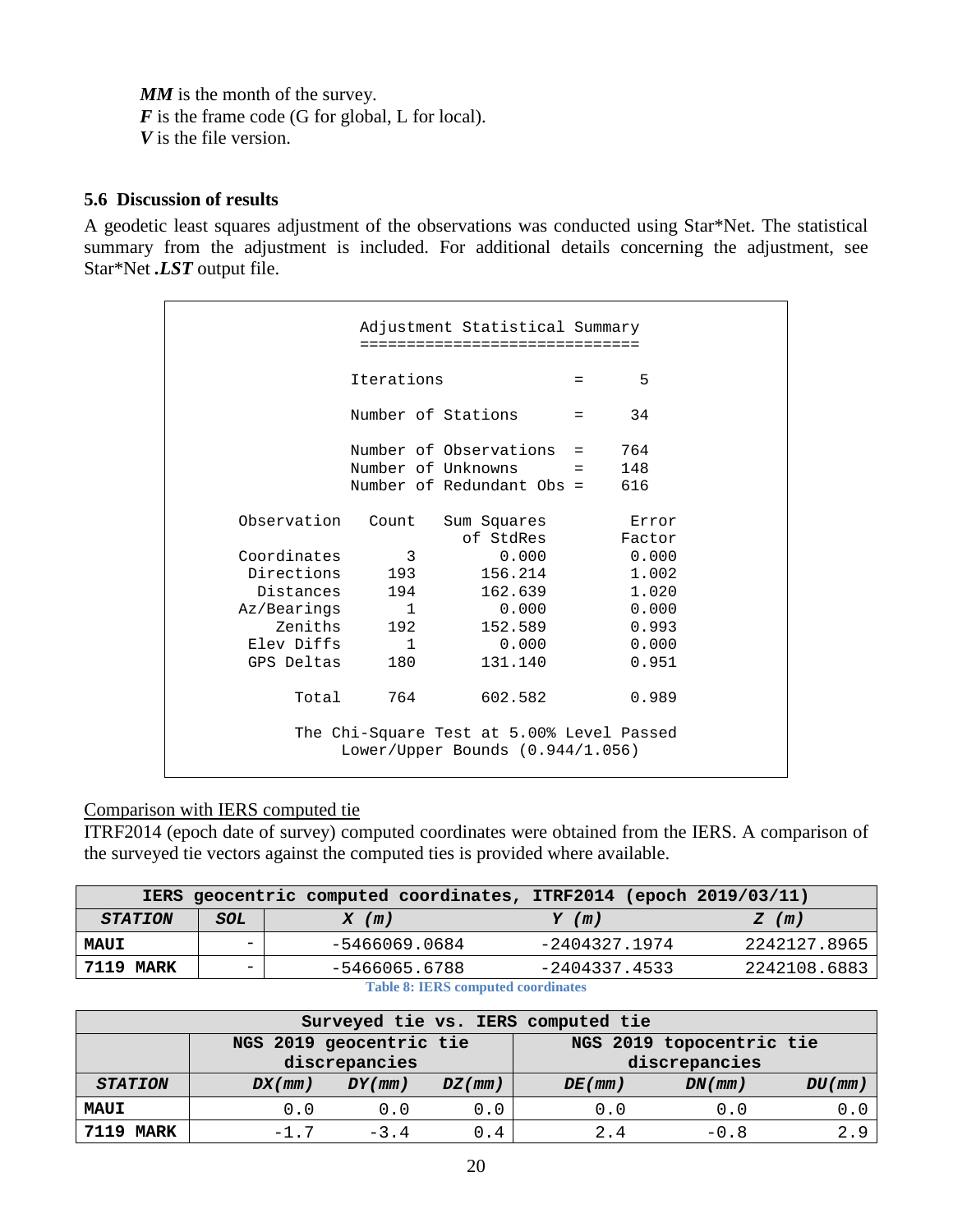Comparing against the ITRF2014 computed coordinates, the current survey has a maximum tie discrepancy of 2.9 millimeters in the up component.

### <span id="page-20-0"></span>**5.7 Comparison with previous surveys**

As a check on the results of the field survey, AXIS software was used to align the current survey to the previous survey in ITRF2008 (epoch 2005.00). Topocentric tie vector comparisons are provided for the common surveyed stations. Complete coordinate information is available in the included data products.

| Surveyed ties vs. Previous survey<br>(Strategic Service 2013)<br>Topocentric tie discrepancies |                                   |        |        |  |  |  |  |
|------------------------------------------------------------------------------------------------|-----------------------------------|--------|--------|--|--|--|--|
| <b>STATION</b>                                                                                 | $DE$ (mm)<br>$DN$ (mm)<br>DU (mm) |        |        |  |  |  |  |
| <b>MAUI</b>                                                                                    | 0.0                               | 0.0    | 0.0    |  |  |  |  |
| 7119 IVP                                                                                       | $-0.2$                            | $-0.5$ | 0.7    |  |  |  |  |
| <b>7119 MARK</b>                                                                               | $-0.2$                            | $-0.3$ | 1.1    |  |  |  |  |
| CAL PIER A                                                                                     | $-1.8$                            | 2.1    | 1.6    |  |  |  |  |
| <b>KOLEKOLE</b>                                                                                | $-2.4$                            | 2.7    | 2.1    |  |  |  |  |
| <b>T4 RM1</b>                                                                                  | 6.9                               | 2.0    | $-1.5$ |  |  |  |  |
| T4 RM3                                                                                         | $-1.0$                            | 0.3    | $-0.9$ |  |  |  |  |
| UH HIG5                                                                                        | 0.7                               | 0.5    | 1.7    |  |  |  |  |

<span id="page-20-1"></span>**Table 10: Tie discrepancies between current survey and previous survey (current minus previous)**

### **6 Planning aspects**

Physical address of project site: Haleakala Observatory University of Hawaii Institute for Astronomy Haleakala Hwy, Kula, HI 96790

On-site contact:

Daniel O'Gara Haleakala Observatory Site Supervisor 808-573-9505 ogara@ifa.hawaii.edu

Contact for GNSS stations and data: David Stowers NASA Jet Propulsion Laboratory Pasadena, CA 818-354-7055 (primary), 818-354-2950 (secondary) dstowers@jpl.nasa.gov

### Recommendations